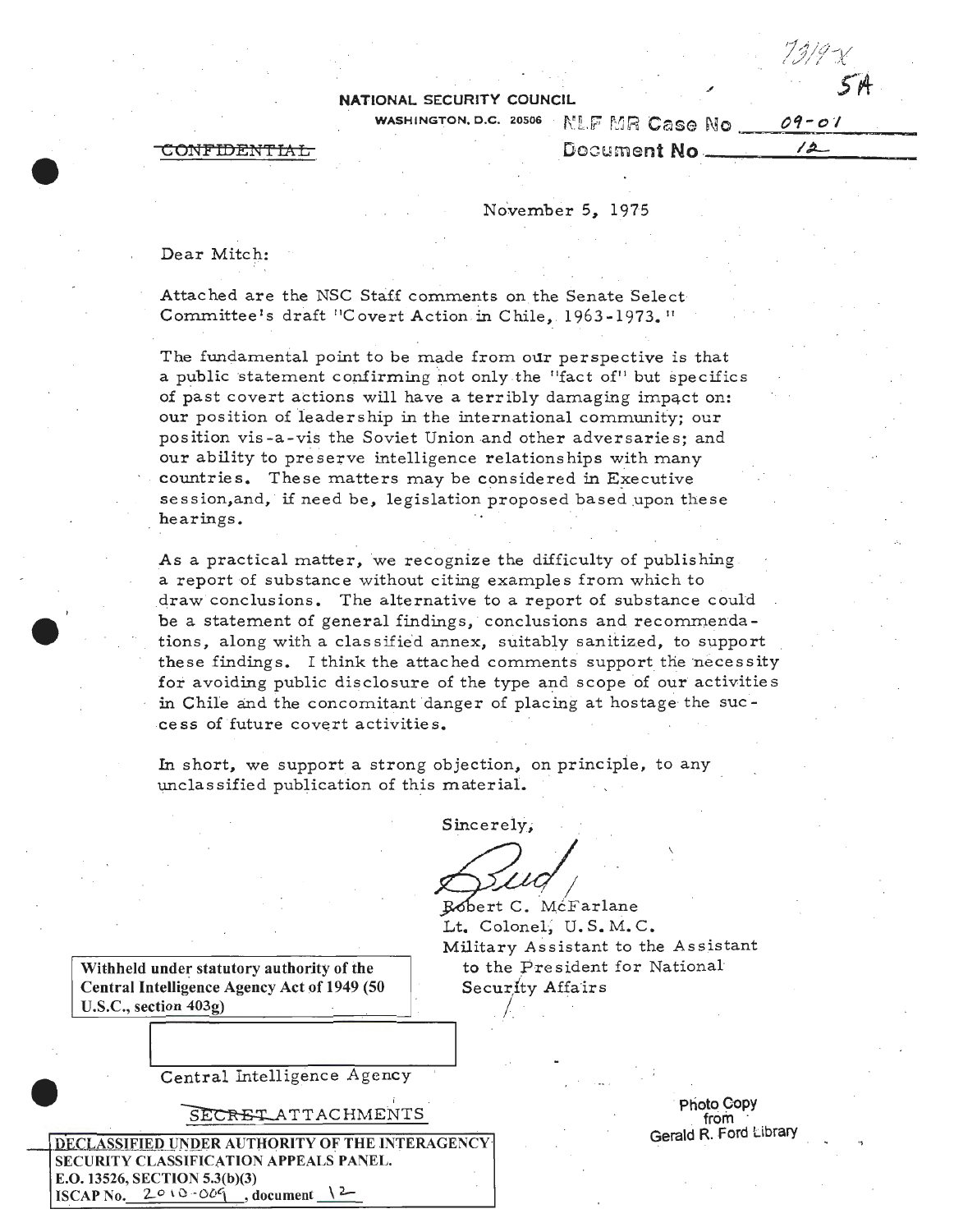Comments on Senate Select Committee Report on Chile

We have reviewed the Church Committee Staff Report on Covert Action in Chile 1963-1973 and concur most strongly in the CIA position that this material should not be published and should not be discussed in public session.

In general, the report is markedly one-sided. It refers to "massive" involvement, but as compared to what? It makes it appear that only the United States was involved in this activity, and makes no attempt to correlate our activity with that of Cuba and the Soviet Union on the other side. It also infers from the documentation that has been provided the Committee that there was direct U.S. involvement in the coup and the death of General Rene Schneider, which was not the case.

In addition, we recognize the legitimacy of a debate on whether or not the United States should conduct covert activity at all or whether we should have done· so in Chile. However, such a debate cannot take place in public without, in effect, prejudging the issue. Such public debate would provide our potential adversaries with sufficient material (as well as frighten off any potential collaborators) to destroy for all practical purposes any U.S. capability to conduct covert operations, even if it should be decided such operations were in the U.S. interest.

.<br>Also, how can they equate this study with the legal requirement of the Director of Central Intelligence to protect intelligence sources and methods? The Committee study clearly says it is describing CIA methods --it uses that label. It also exposes individuals and groups. On IV-18 it describes in some detail and if one misses the correct identification, well, more details are. offered on page  $\Box$  -- and while the study notes that "Unconfirmed charges of CIA involvement were made," the study proposes to correct that by confirming that CIA was indeed involved.

Why is it necessary to name names? The story could be told in generalities -- a large newspaper, a major political party, a political splinter group, etc. But throughout the paper names are named. In fact, sometimes specific individual agents may be

SECRET

SECRET

**Photo C-opy from Gerald R. Ford Library** 

. I

E.O. 13526, section 3.3(b)(1)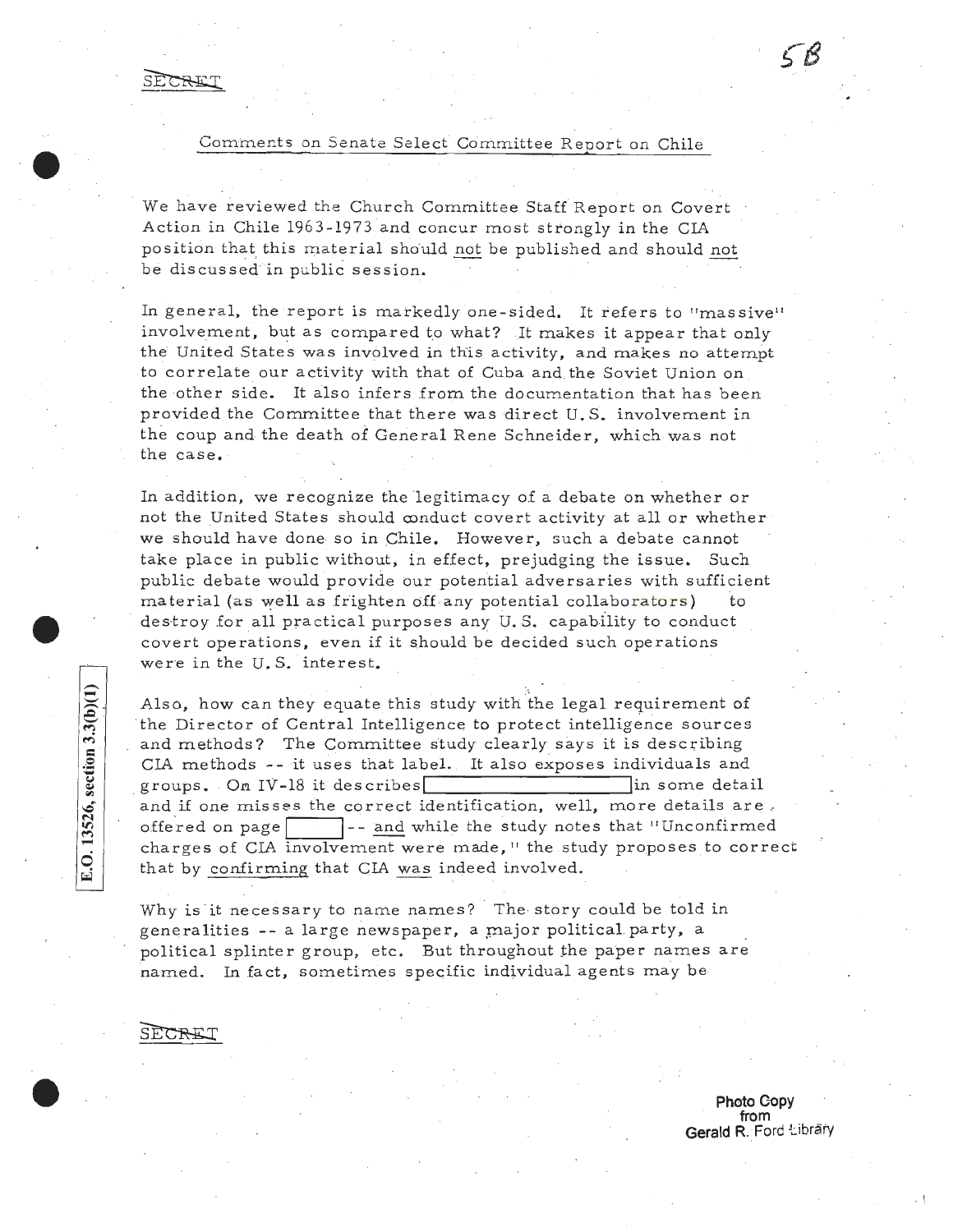#### <del>ਨ ਵਾਲ ਨਾ ਸਾ</del>

|                    | E.O. 13526, section $3.3(b)(1)$                                 |
|--------------------|-----------------------------------------------------------------|
|                    | identified -- e.g., IV, 7--"a Radical journalist<br>who         |
|                    | joined with others who are identified on 2 June to organize the |
| Legion of Liberty; |                                                                 |
|                    | E.O. 13526, section $3.3(b)(1)$                                 |
|                    |                                                                 |

Specific individuals who took risks to collaborate with us in clandestine endeavors which our policy makers deemed were in our national interests are *to* be subject to public exposure and worse. It is not cloak-and-daggerish *to* suggest that some lives could be in jeopardy.

And what about the impact on our efforts elsewhere in the world? . Can we expect to attract the collaborators we need to conduct clandestine operations if they see that their names and roles may be publicized by the Congress? And what about other places where leaders are looking for "paper tigers'' to bash around and use this material to claim that a newspaper in their country {or a rival politician--Australia today, for example--or military group, etc.) is ''obviously11 ·being supported by CIA because here is an official document of the Congress which describes this as one of CIA's methods.

On page V -2, the study philosophically notes the fact ''That the United States was involved has been taken for granted in Latin America for many years." Again, it proposes to remove all doubts. by offering confirming evidence, naming names, telling who got the money and how much!  $\sqrt{\text{E.O. 13526, section 3.3(b)(1)}}$ 

2

On page V-4 it throws some  $\text{tar}$  |  $\text{but notes on}$ page V -6 that CIA faces a difficult situation .in talking about relations with multinational corporations for fear it "may reveal sensitive sources and methods."

I **E.O. 13526, section 3.3(b)(l)** 

L...------------------------------' Expo sure could . ruin careers, \_destroy the economic we·ll·being, or worse, of many individuals. And the fact remains, that in spite of charges that CIA

\_,

**Photo Copy from Gerald R. Ford tibrary**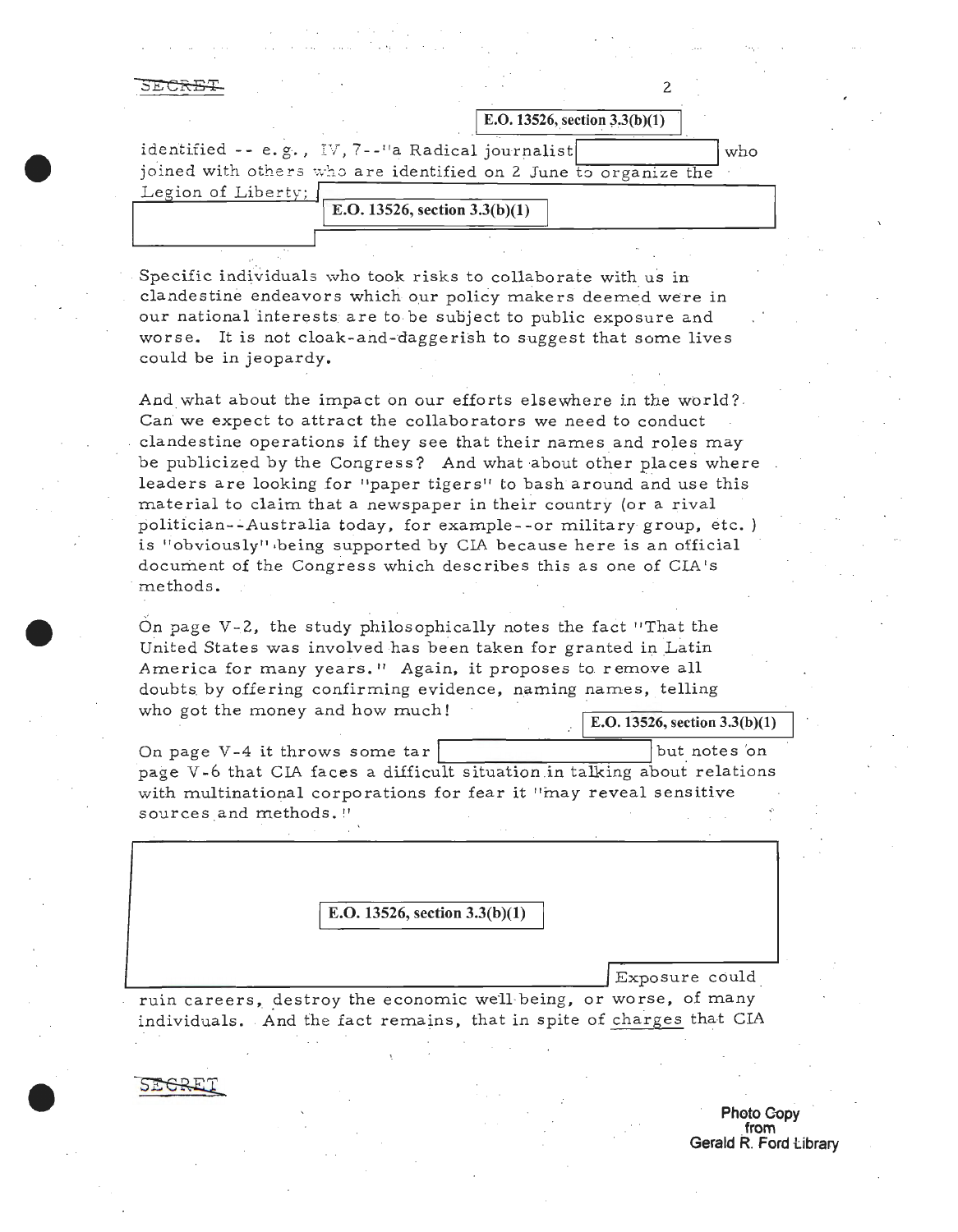SECREI

# I **E.O. 13526, section 3.3(b)(l)**

3

**Photo Copy from Gerald R. Ford Library** 

The DCI says this material remains classified. To give it public exposure could endanger the lives of individuals who cooperated with us, affect our foreign relations not only with Chile but with other nations, and would be a serious and harmful blow to future , clandestine and covert action operations of our government.

We have marked in red the various identifications which we believe should be protected. Stating this information in generalities would not detract from the conclusions of the study or its purpose of analyzing the system. There would still be sufficient details to support the conclusions.

If we are going to fight against release of classified information which would damage our foreign policy and national security interests, this is the time.



**·e**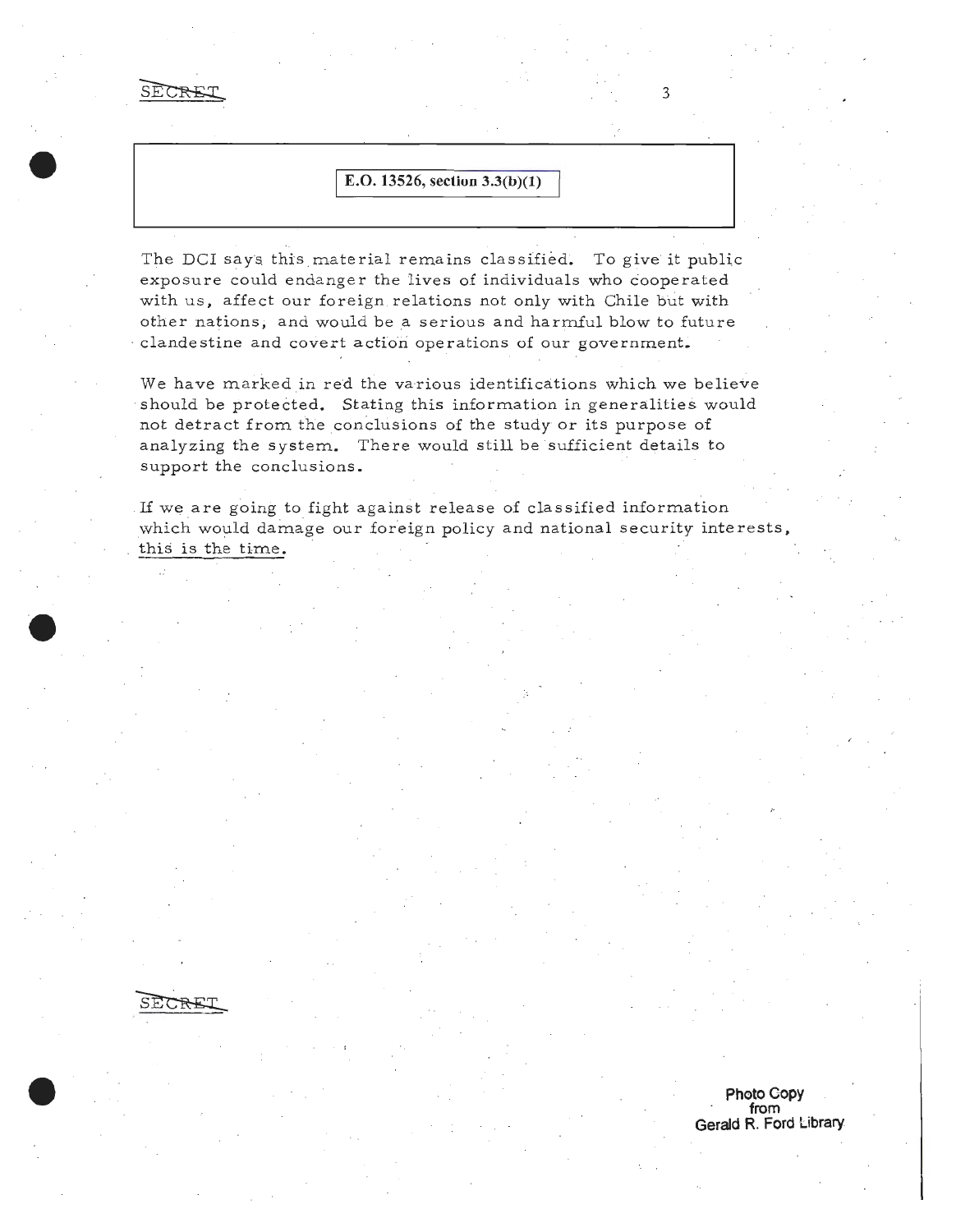'.

Comments on Senate Select Committee Report on Chile

 $\mathcal{L}^{\text{max}}_{\mathbf{X}}$ 

·;.

 $6C$ 

We have reviewed the Church Committee Staff Report on Covert Action in Chile 1963-1973 and concur most strongly in the CIA position that this material should not be published and should not be discussed in public session. :. . ·\'·'·:·.:·

·In general, the report is markedly one-sided. It refers to "massive'' involvement, but as compared to what? It makes it appear that only the United States was involved in this activity, and makes no attempt to correlate our activity with that of Cuba and the Soviet Union on the other side. It also infers from the documentation that has been provided the Committee that there was direct U.S. involvement in the coup and the death of Generai Rene Schneider, which was not the case.

In addition, we recognize the legitimacy of a debate on whether or not the United States should conduct covert activity at all or whether we should have done so in Chile. However, such a debate cannot take place in public without, in effect, prejudging the issue. Such public debate would provide our potential adversaries with sufficient material (as well as frighten off any potential collaborators) destroy for all practical purposes any U.S. capability to conduct covert operations, even if it should be decided such operations were in the U.S. interest.

Also, how can they equate this study with the legal requirement of the Director of Central Intelligence to protect intelligence sources and methods? The Committee study clearly says it is describing CIA methods  $-$ - it uses that label. It also exposes individuals and groups. On IV-18 it describes  $\boxed{\qquad}$  in some detail and if one misses the correct identification, well, more details are. offered on page **If the study notes that "Unconfirmed"** -- and while the study notes that "Unconfirmed" charges of CIA involvement were made, 11 the study proposes to correct  $\begin{array}{c|c} \hline \begin{array}{c} \hline \end{array} \end{array}$  that by <u>confirming</u> that CIA <u>was</u> indeed involved.

Why is it necessary to name names? The story could be told in generalities -- a large newspaper, a major political party, a political splinter group, etc. But throughout the paper names are named. In fact, sometimes specific individual agents may be

*: ···. :* 

. ..

ECREI

 $E. O. 13526$ , section  $3.3(b)(1)$ 

**Photo Copy** . . **from** . -:;. G~rald **.. Ford Ubrary e .**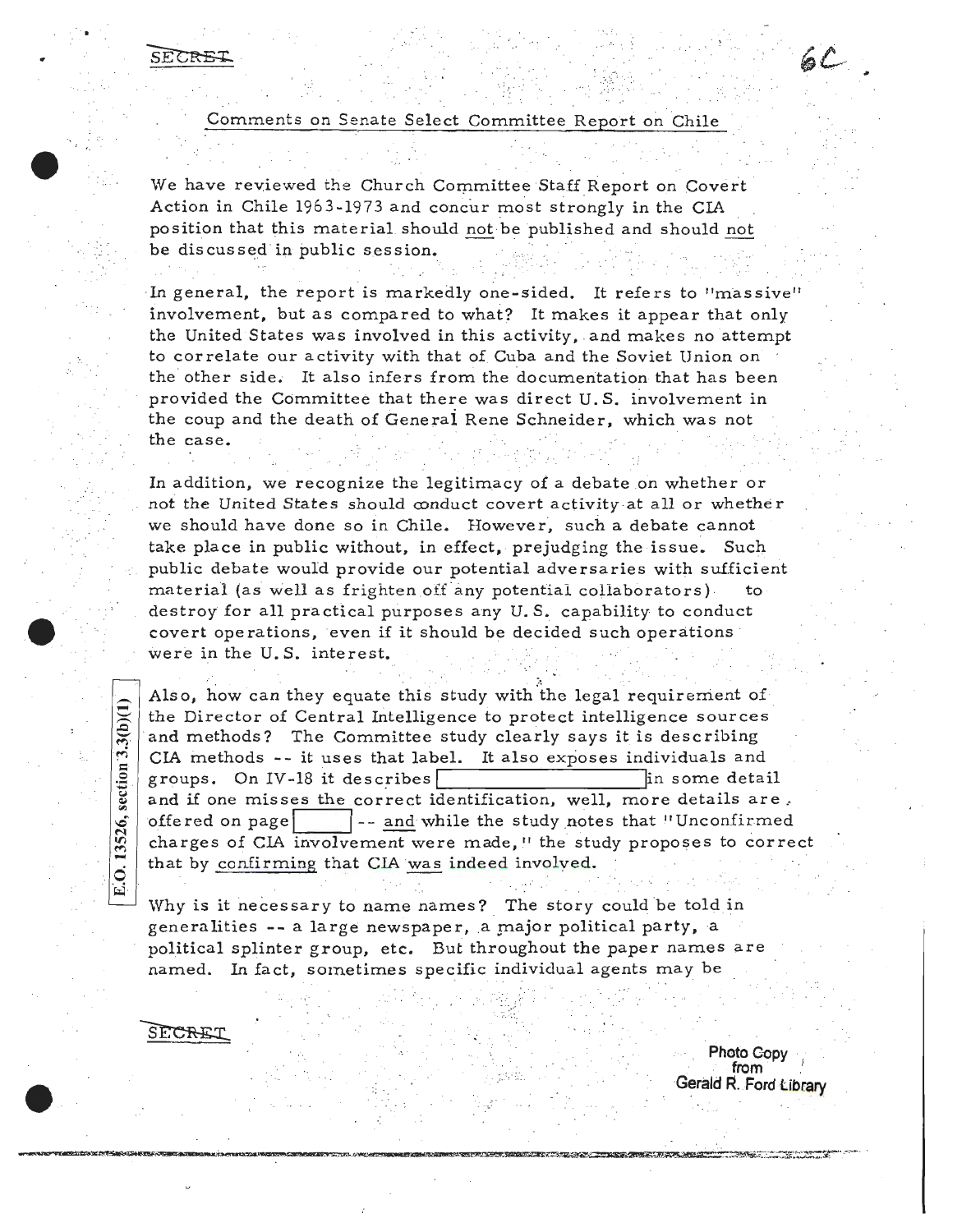SECREI

| <b>E.G. 19520, Section 9.9(D)(1)</b>                            |     |
|-----------------------------------------------------------------|-----|
| identified -- e.g., IV, 7--"a Radical journalist                | who |
| joined with others who are identified on 2 June to organize the |     |
| Legion of Liberty;<br>E.O. 13526, section $3.3(b)(1)$           |     |
|                                                                 |     |

Specific individuals who took risks to collaborate with us in clandestine endeavors which our policy makers deemed were in our national interests are to be subject to public exposure and worse. It is not cloak-and-daggerish to suggest that some lives could be in jeopardy.

And what about the impact on our efforts elsewhere in the world? Can we expect to attract the collaborators we need to conduct. clandestine operations if they see that their names and roles may be publicized by the Congress? And what about other places where leaders are looking for "paper tigers" to bash around and use this material to claim that a newspaper in their country (or a rival politician--Australia today, for example--or military group, etc.) is "obviously" being supported by CIA because here is an official document of the Congress which describes this as one of CIA's methods.

On page V-2, the study philosophically notes the fact "That the United States was involved has been taken for granted in Latin America for many years." Again, it proposes to remove all doubts by offering confirming evidence, naming names, telling who got the money and how much! E.O.  $13526$ , section 3.3(b)(1)

On page V-4 it throws some  $tar$ but notes on page V-6 that CIA faces a difficult situation in talking about relations with multinational corporations for fear it "may reveal sensitive sources and methods."

E.O. 13526, section  $3.3(b)(1)$ 

Exposure could

Photo Copy

from **Gerald R. Ford Library** 

ruin careers, destroy the economic well being, or worse, of many individuals. And the fact remains, that in spite of charges that CIA